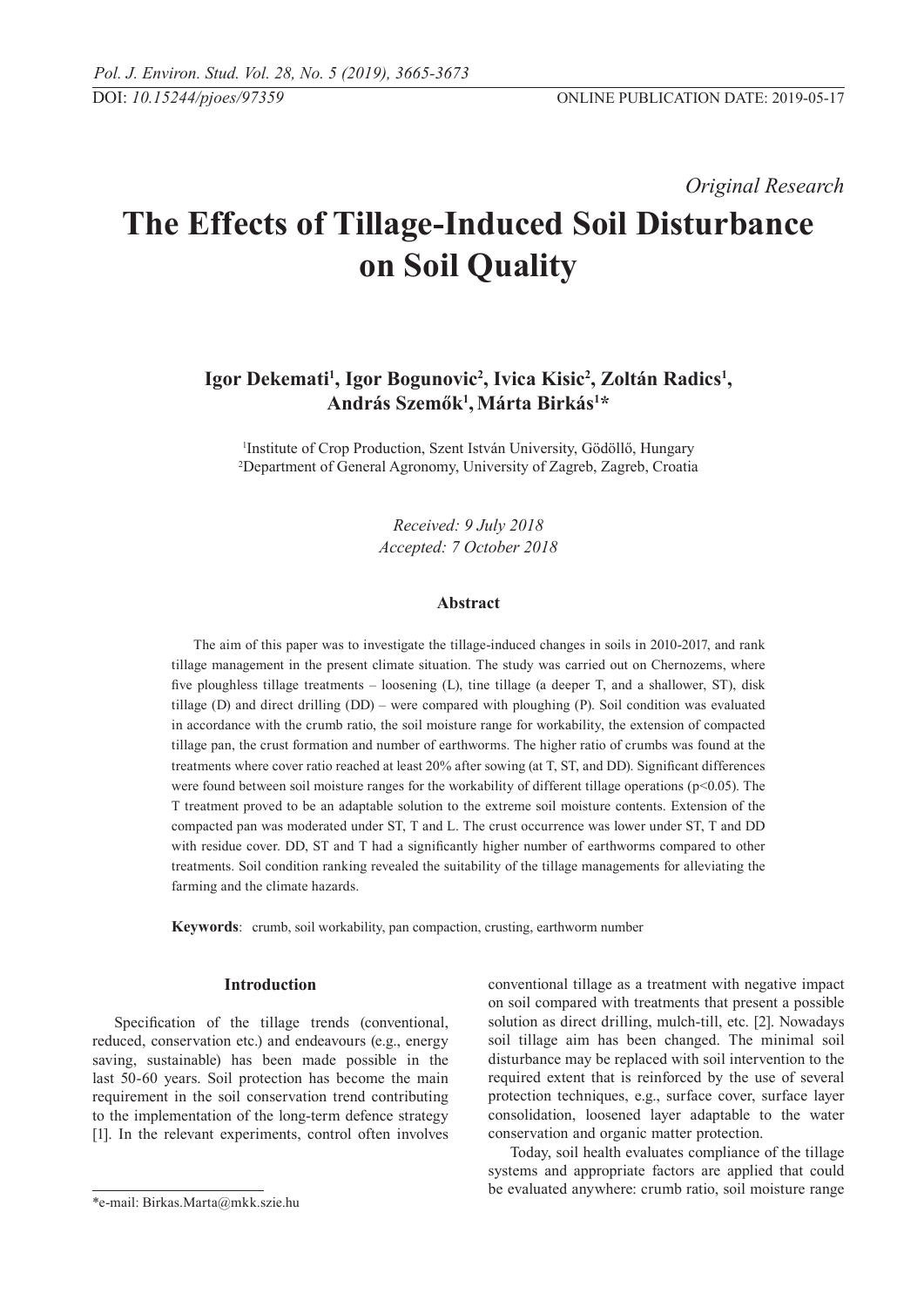for workability, extension of the tillage pan compaction, crust formation and the level of earthworm habitat.

The crumb ratio of soil and the level of the crumbling may be used to evaluate soil tillage impact on soil quality [3]. Morris et al. [4] found that crumb formation is falling both in dry and wet conditions. Kalmár et al. [5] outlined that breakdown of the crumbs leads to the displacement of small soil particles forming a more continuous structure (mud film), which creates a surface seal and, later, a surface crust.

Adaptation to the moisture range suitable for cultivation can become more important in avoiding climate-induced damage [6]. In the present climate situation, instead of the optimal soil moisture for workability, the suitable solution for an extreme situation can be taken into account [7]. The extension of tillageinduced soil compaction is a great threat in the wet seasons and that will become a limiting factor for water movement in the following season [8, 9]. Gallardo-Carrera et al. [10] confirmed that surface crusting is considered an important factor during sowing and seed emergence. However, hardly any attention has been paid to the same during the rest of the growing season or after wintering between rows of crops and in the surface of cultivated soils. Although earthworm numbers in soil have became an important soil quality indicator, the authors underline that the activity of earthworms is influenced by several factors [11, 12]. The two extremes of the climate – too wet or too dry conditions in the soil – require applying a cultivation method causing minimal damage to soils. This concept is quite new in the southeast European soil cultivation practice [13-15].

Few of the papers mentioned [6, 13, 14] have answered the primary question of soil tillage role in the regional climate damage mitigation solutions. Considering this, the aim of this paper was to investigate the tillage and climate-induced changes on soil quality factors and rank soil condition, on a scale of the best to the worst in the present climate situation.

# **Material and Methods**

# Site Description

A long-term tillage experiment was initiated at the Experimental and Training Farm of Szent István University near the town Hatvan (47°68'N, 19°60'E, 110 m a.s.l) in 2002. The terrain is flat, with a soil of a clay-loam texture, Endocalcic Chernozems, Loamic [16], a humus content of 3.12% (in 2015); the sand, silt and clay contents of the top 20 cm layer are 10%, 54% and 36%, respectively [17]. The precipitation amounts were measured at the weather station of the Training Farm. Although the multi-year average of the precipitation is 580 mm, the distribution has been rather extreme. The precipitation figures in the last eight years were as follows: dry (2011, 2012), rainy (2010, 2014, 2016) and changeable (2013, 2015, 2017). The amount of precipitation in the last eight years is represented in Fig. 1.

### Experimental Design

The one-factorial experiment was arranged in a randomised block design with four replicates. Plot size was 13 x 185 m. Five ploughless tillage treatments (loosening, 0.4-0.45 m, L), tine tillage (a deeper, 0.22-0.25 m, T, and a shallower, 0.18-0.22 m, ST), disk tillage (0.12-0.16 m, D) and direct drilling (DD) were compared with mouldboard ploughing (0.30-0.34 m, P). Primary tillage was applied in accordance with soil workability, except for two autumnal wet seasons (in 2015 and 2016). Primary and secondary soil tillage was carried out in a single pass for cereals, and seedbed preparation applied for widerow crops only.

Crop sequence was planned for soil quality improvement and suppression of the weeds. Crops that were sown in the last eight years are: maize (2010), oat (2011), winter wheat (2011/12), spring barley (2013),



Fig. 1. Monthly cumulative precipitation amounts (mm) for eight experimental years and the 30-year period (1965-1995).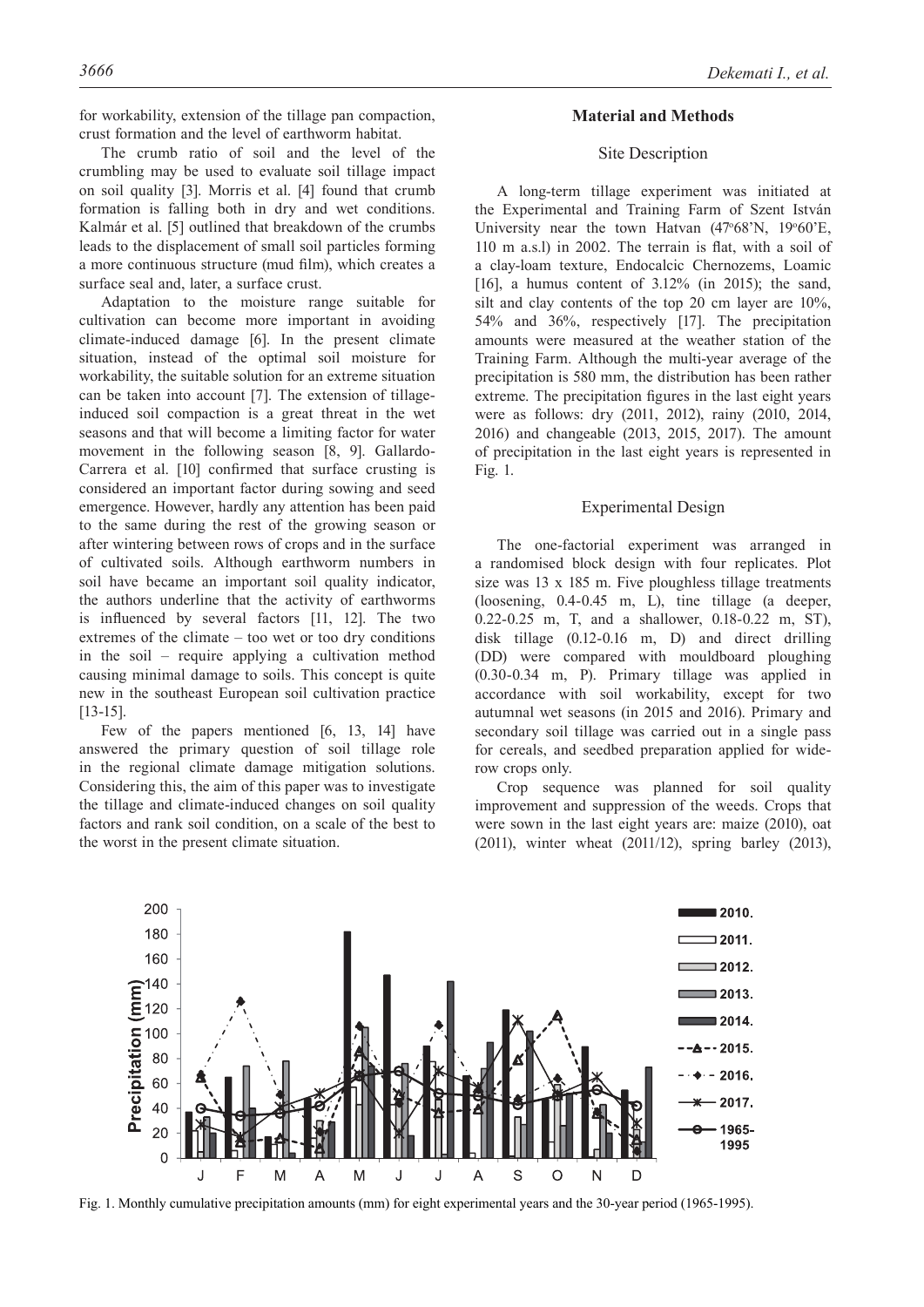| Crop residues     | Tillage treatments |  |      |           |      |      |  |  |
|-------------------|--------------------|--|------|-----------|------|------|--|--|
|                   |                    |  |      | <b>ST</b> |      | DD   |  |  |
| Cereals and maize | 30.0               |  | 35.0 | 37.5      | 12.5 | 40.5 |  |  |
| Sunflower         | 12.5               |  | 15.0 | 17.5      | 7.5  | 20.5 |  |  |

Table 1. Average surface cover ratio after sowing (%).

Note: L: loosening, P: ploughing, T, ST: tine tillage, D: disk tillage, DD: direct drilling.

sunflower (2014), winter wheat (2014/15), maize (2016) and winter oat (2016/17).

Crop residues were chopped and spread in the single pass of the harvest. The cover ratio of stubble residues after sowing is presented in Table 1. Post-emergence herbicide was used in the spring. A direct chemical treatment was applied in five years (2011, 2012, 2013, 2015 and 2017) on cereal stubbles at the end of August.

#### Soil Condition Assessment

Samples to check soil condition and moisture content were taken in 30-day intervals in each treatment in five repetitions. Crumbs in the Hungarian soil physics categorisation system [18] are defined as soil aggregates ranging from 0.25 to 10 mm in diameter, of which those falling in the range of 0.25-2.5 mm qualify as small crumbs and  $\leq$ 0.25 mm as dust. Sampling was carried out to the depth of 0-100 mm as for this is mostly exposed to the climate damages. The soil samples were air-dried and then gently sieved manually (60 shakes/min). The mass distribution between the grades was also established.

Soil moisture measurements were taken with the PT-I type gauge (Kapacitiv Kft, Budapest, Hungary). The LCD display of the instrument shows the moisture content in terms of percentage or  $g g^{-1}$ . The soil is categorised as dry, humid or wet when its moisture content ranges between 14.8-18.9, 19.0-23.9, or  $>24.0\%$ , g g<sup>-1</sup>, respectively [19].

Soil moisture ranges for workability were selected from data obtained in the different seasons [20]. Six categories were stated to meet the requirements of the workability: workability lower level (WL), workability highest level (WH), optimal water content for subsoiling (OS), optimal water content for ploughing (OP), optimal water content for tillage (OT) and highest water content for tine tillage (HT).

Occurrence and extension of the compacted pan in soils was measured by penetrometers using a handheld Szarvas-type penetrometer (Mobitech, Hungary) with a 10.0 mm diameter cone and a  $60^{\circ}$  apex, at soil depths of 0.55 m at each 0.05 m increment, in at least five repetitions. The tip of the probe penetrated the soil at a standard speed of 20 mm sec-1. The force meter's scale is calibrated for 150 lbf, at 2 lbf intervals. Multiplying the readings by 0.04448 yields the soil's resistance value in MPa. At the same time soil moisture content was measured at each treatment. The cover ratio of crust was measured with a quadrate device with an area of 0.25 x 0.25 m. Earthworms were collected from the unit area  $(1 \text{ m}^2)$  to the depth of 0-200 mm after excavating and screening a certain volume of soil. Visual soil state monitoring was also an important additional activity to verify the measuring data by instruments, e.g., measuring the distribution of stubble residues in the tilled layer, occurrence and extension of the compacted pan.

### Tillage Systems Ranking

In the framework of the experiment, the impact of soil tillage systems was rated on a scale of the best to the worst following ideas as described Sallaway et al. [21]. Details of the ranking were redesigned to cover the aims of the present study. The cultivation systems were ranked according to six criteria. Scoring the ranked position in first place is worth 5, second 4, third 3, fourth 2, fifth 1, and the very last 0. Finally, in the best case 30 points and in the worst case 0 points could be summed.

#### Statistical Analyses

The tillage impact on four soil quality factors was studied by measuring changes in the crumb ratios, the soil moisture content for workability, the extension of pan compaction and the crust formation. The differences between the treatments and the responses of soil factors were determined by one-way ANOVA using Microsoft Excel 2016 software (Szent István University, Hungary). The least significant difference (LSD) at a significance level of p<0.05 was used to identify differences between treatment means and was completed using Fisher's adjustment [22]. For evaluating the effect of the tillage on soil-crumb ratio we used a linear regression analysis [22]. The data used in the analysis are also examined to indicate the range of variables. Correlations between the individual data were controlled using Microsoft Excel 2016 software (Szent István University). The relationships between two factors, i.e., ratio of total and large crumbs, was examined by the way of rank correlation [22]. The rank correlation coefficient measured the degree between two rankings and examined the significance (p*<*0.05) of the relationship between them.

#### **Results and Discussion**

#### Changes in Soil Crumb Ratio

The total ratio of total crumbs in the upper 100 mm layer for six tillage treatments varied between 61 and 88 in the given eight years (Table 2). This result is consistent with Stefanovits [23], who indicated that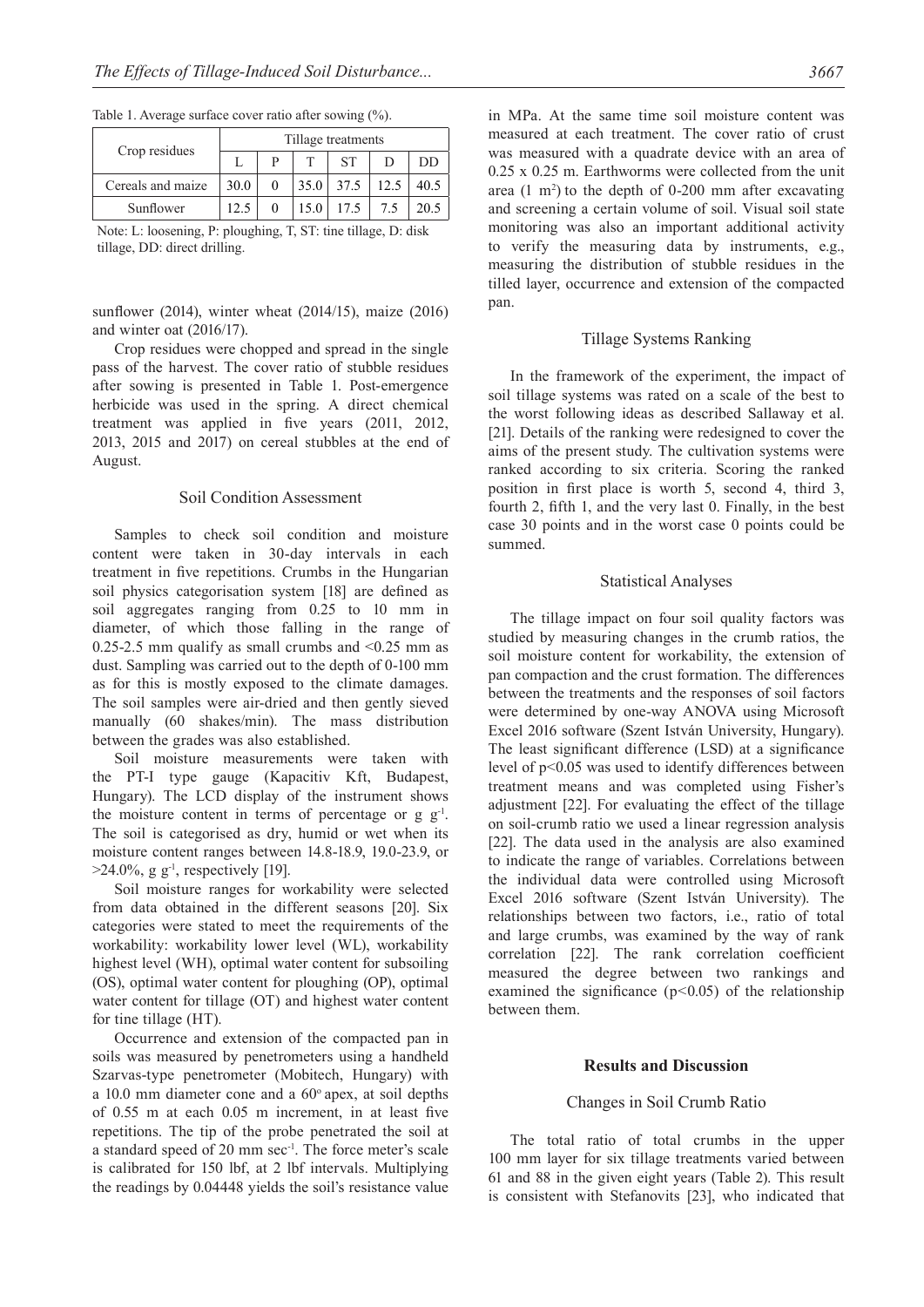|                   | Year<br>Crop  | Tillage treatments |       |       |           |                    |           |      |      |
|-------------------|---------------|--------------------|-------|-------|-----------|--------------------|-----------|------|------|
|                   |               | L                  | P     | T     | <b>ST</b> | D                  | <b>DD</b> | Sum  | Mean |
| 2010 <sub>R</sub> | Maize         | 72                 | 70    | 77    | 77        | 74                 | 73        | 443  | 73.9 |
| 2011D             | Spring oat    | 63                 | 64    | 69    | 63        | 65                 | 62        | 386  | 64.5 |
| 2012D             | Winter wheat  | 84                 | 78    | 86    | 85        | 82                 | 88        | 503  | 83.9 |
| 2013RD            | Spring barley | 82                 | 79    | 85    | 85        | 80                 | 80        | 491  | 81.7 |
| 2014R             | Sunflower     | 76                 | 70    | 80    | 81        | 69                 | 77        | 453  | 75.4 |
| 2015DR            | Winter wheat  | 82                 | 75    | 87    | 88        | 76                 | 84        | 492  | 82.0 |
| 2016R             | Maize         | 70                 | 61    | 79    | 80        | 62                 | 72        | 424  | 70.8 |
| 2017DR            | Winter oat    | 72                 | 63    | 81    | 83        | 61                 | 66        | 426  | 71.0 |
| Sum               |               | 601                | 560   | 644   | 642       | 569                | 602       | 3618 |      |
| Mean              |               | 75.1 <sub>b</sub>  | 70.0c | 80.5a | 80.3a     | 71.1 <sub>bc</sub> | 75.3ab    |      |      |

Table 2. Total crumb (0.25-10 mm) percentage in unit mass at different soil tillage and in variable seasons.

Note: R: rainy, D: dry, RD: rainy and dry, DR: dry and rainy, L: loosening, P: ploughing, T, ST: tine tillage, D: disk tillage, DD: direct drilling. Means followed by similar letters are not significantly different as statistically ( $p$ <0.05).

the crumb ratio in a soil is favourable when it reaches or surpasses 70% in a unit mass.

The tillage treatments through soil disturbance had a significant impact on total soil crumb ratio  $(p<0.05;$ Tables 2-3). The crumb formation remained moderate in one rainy season (2010) and dropped by 13% in the next dry year (2011). The highest ratio of total crumb occurred during 2012, 2013 and 2015, and may be due to

|                                  | Table 3. Analysis of variance, degrees of freedom and significance |
|----------------------------------|--------------------------------------------------------------------|
| levels for soil quality factors. |                                                                    |

| Sources of variance                                       | df             | F          | $\mathrm{LSD}_{0.05}$ |
|-----------------------------------------------------------|----------------|------------|-----------------------|
| Total crumb%                                              | 5              | $10.68***$ | 5.06                  |
| Large crumb $%$                                           | 5              | $13.50***$ | 3.30                  |
| Rank correlation for average<br>year                      | 5              | 0.4290     | ns                    |
| Rank correlation for dry years                            | 5              | 0.7143     | ns                    |
| Rank correlation for wet years                            | 5              | 0.9146     | **                    |
| Soil moisture $(g g^{-1})$<br>for workability             | 5              | $4.76***$  | 5.79                  |
| Plough pan (mm) in 2002                                   | $\overline{4}$ | 27.544***  | 2.12                  |
| Plough pan (mm) in 2017                                   | $\overline{4}$ | 996.8***   | 4.31                  |
| Crusted area $(\% )$ in different<br>years                | 5              | $6.86**$   | 15.2                  |
| Crusted area $(\%)$ in rainy<br>seasons                   | 5              | 257.887*** | 3.30                  |
| Crusted area $(\%)$ in dry seasons                        | 5              | 192.636*** | 0.81                  |
| Crusted area $(\% )$ in average<br>seasons                | 5              | 7.88***    | 2.27                  |
| Earthworm number<br>$(1 \text{ m}^2, 0 - 200 \text{ mm})$ | 5              | $8.51***$  | 7.81                  |

Statistically significant: \*\*\* at p< 0.001, \*\* at p*<*0.05, ns: no significant

the optimal shadow of cereals and surface cover by crop residues. The higher ratio of total crumbs was usually found at the treatments where cover ratio reached at least 20% after sowing (at T, ST, DD), indicating the beneficial effect of the surface cover. The average total crumb ratio in the ploughed soil was significantly lower (by 9%) related to the ploughless treatments. Finally, the ratio of total crumb percentage in the given eight years decreased in the order:  $T = ST>DD = L>D> P$ .

The calculation by rank correlation confirmed a significant ( $p<0.05$ ) probable coherence between ratio of total and the large crumbs for rainy year  $(r = 0.91 > 0.81)$ at a p<0.05 level of significance). The coherence was found to be moderate in dry and average years.

The ratio of large soil crumb showed significant differences between tillage treatments  $(p<0.05$ ; Fig. 2, Tables 2-3). The ratio of large crumbs reached or exceeded 40% at the T, ST and DD treatments in several years. This result is consistent with those of Kalmár et al. [5], who reported that increasing surface cover ratio significantly increased the large crumb formation.

Four of the six treatments are graphically presented by linear regression analysis (Fig. 2). According to Sváb [22], the correlation coefficient shows moderate coherence at the P and D treatments, and a looser relationship at the ST and DD treatments. Since the experiment was set on the physically degraded soil [24], the use of soil conservation tillage was expected to improve crumb formation. Birkás et al. [25] stated that the reduction of the crumbs in wet season is lower than in the dry season, but the chance of improvement is fairly moderate during average season. This assumption is harmonised to the findings of Gyuricza et al. [15], who found poor crumb formation in a Chernozem soil when the dry season replaced a rainy period. Birkás et al. [26] stated that the decrease of large crumbs in ploughed and disk-tilled soils may be permanent and suggested revaluating traditional tillage interventions. Beyond this, Tuo et al. [27] indicated the improvement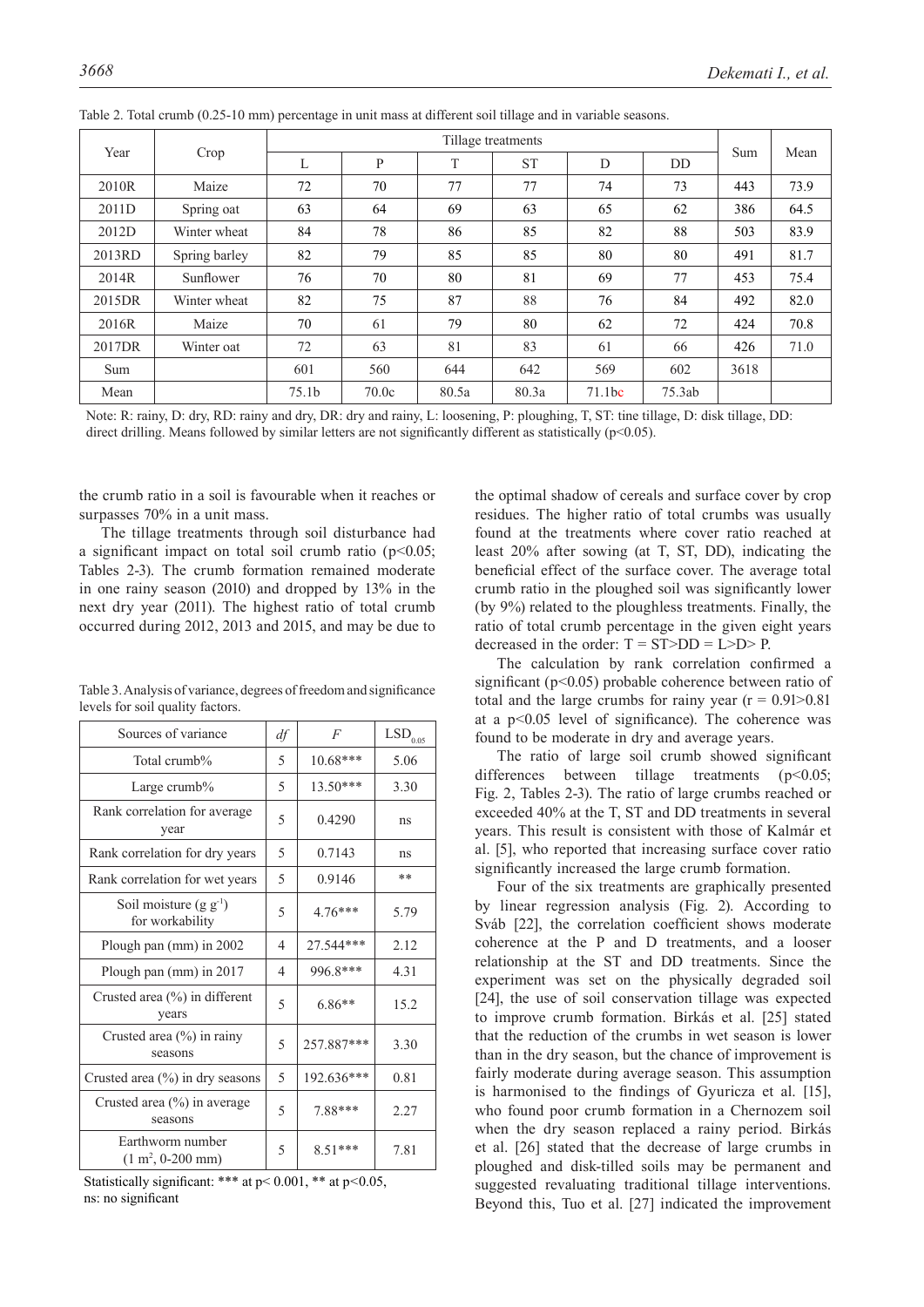

Fig. 2. Ratio of large crumbs (2.5-10 mm) at four tillage treatments and in variable seasons (R: rainy; D: dry; RD: rainy and dry; DR: dry and rainy); L: loosening; P: ploughing; T, ST: tine tillage – deeper, and shallower; D: disk tillage; DD: direct drilling.

of soil structure by farmyard manure incorporation into soil.

#### Soil Moisture Range for Workability

When applying a cultivation method, the quality of the intervention is highly influenced by soil moisture. The lower limit of cultivation (WL) means a dry state and the upper limit (WH) shows a nearly wet condition. It is commonly known that loosening is more effective at dry (OS), and ploughing at moistened (OP) soil conditions. Moisture optimum (OT) means a soil state that produces the slightest damage during cultivation. This soil moisture range of the Chernozem soil at the region of Hatvan is close to the recommended moisture of soil for ploughing (OP, Fig. 3). Likewise, the lower limit of cultivation (WL) and the recommended moisture content for soil loosening (OS) are almost the same.

In the last three years, the autumnal season was wet, which justified the inclusion of the HT to the moisture variants. As shown in Fig. 3 and Table 3, there were significant differences between soil moisture ranges for the workability of different tillage operations ( $p<0.05$ ).

Among the authors, Dexter and Bird have attributed great importance to research soil moisture ranges for workability [28]. Obour et al. [29] stated that knowledge of soil workability is important for scheduling tillage operations and for reducing the risk of tillage-induced structural degradation of soils. Obour et al. [29] outlined the fact that reliable evaluation of soil workability implies a distinctive definition of the critical water content (wet and dry limits) for tillage. Obour et al. [30], on the basis of long-term experiments, found a strong positive linear increase in the range of water contents for tillage with increasing contents of soil organic carbon.



Fig. 3. Soil moisture contents for different workability of soil (WL: workability, lower water level; WH: workability, highest water level; OS: optimal for subsoiling; OP: optimal for ploughing; OT: optimal level for tillage; HT: highest water level for tine tillage).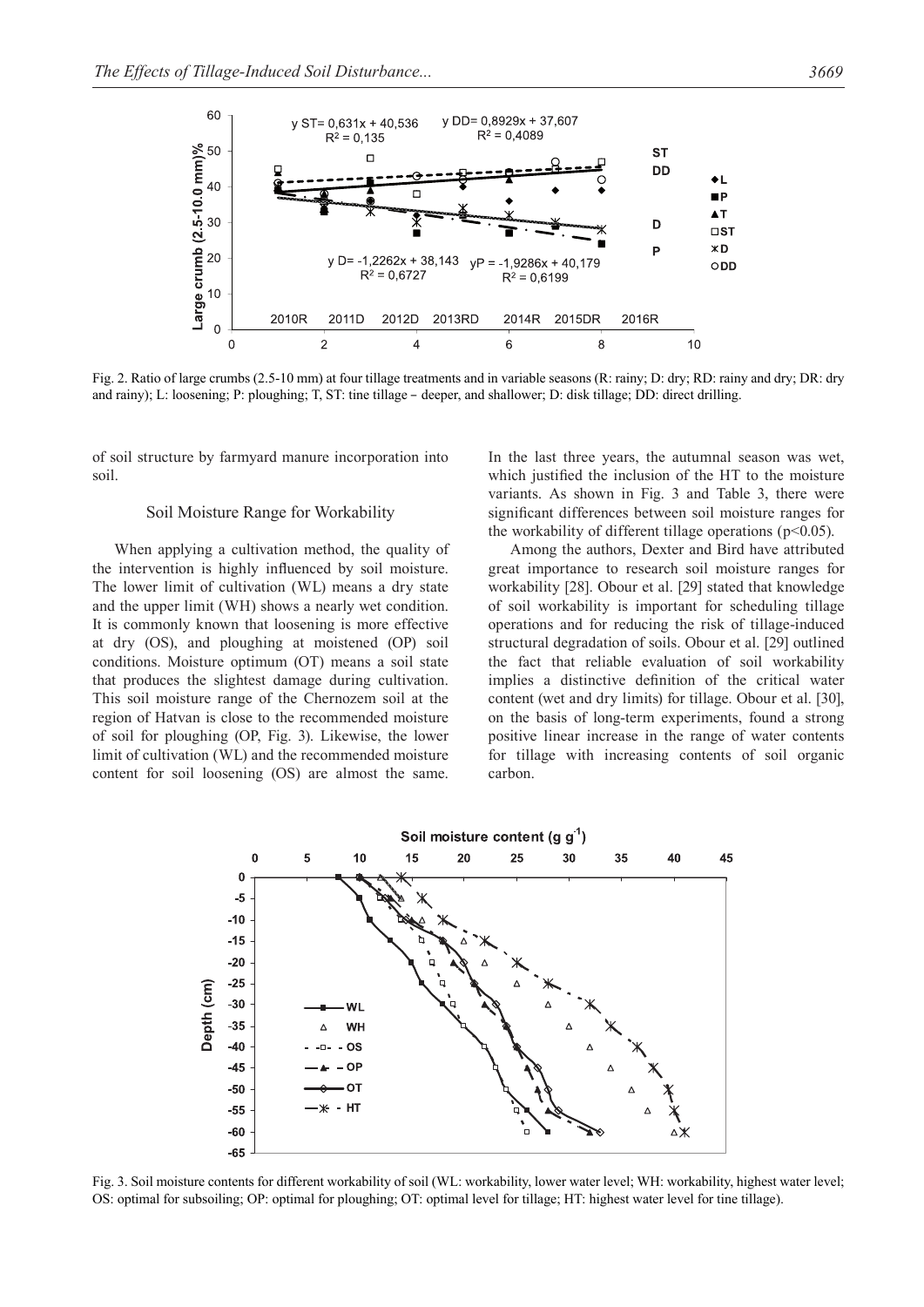

Fig. 4. Tillage pan occurrence and extension in the first and 16th years (L: loosening, P: ploughing, T, ST: tine tillage, D: disk tillage); different letters indicate statistical difference (p<0.05) between treatments during 2002 (uppercase letters) and 2017 (lowercase letters).

These results draw attention to the short- and the long-term tasks. A tillage operation in a given moment is to adapt to the soil moisture content for decreased tillage-induced damage. Improving soil workability requires the continuous conservation of the factors, especially the organic matter content.

# Extension of Tillage Pan Compaction

Tillage-induced compaction is one of the negative results of the soil disturbance by cultivation tools [31]. Birkás et al. [8, 11] noted the use of a plough and disk support pan formation. The plough and the disk pan compaction have occurred in soil since the beginning of the experiment (Fig. 4). At the beginning of the experiment, the extension of the plough pan was quite slight (10-13 mm) and similarly narrow (3.5 mm), below the edge of the disk tillage [32]. During 2002 no significant differences between tillage treatments were found. In 2017, the average thickness of the plough pan reached 111 mm, and the disk pan reached 95 mm on average. A relatively narrow pressed layer was observed at the ploughless treatments (L, T, ST). Statistical analysis proved that tillage treatments had a significant effect  $(p<0.05)$  on the extension of pan compaction (Table 2). The extent of the compacted layer was due to the repetition of the same cultivation at the same depth on wet soil. Although the pressing effect of the ploughless treatments (L, T, ST) was also observed, they proved to be smaller and more easily remedied damage. Assessing the plough pans, Ðekemati et al. [14] outlined how the same plough or disc were unsuitable for loosening the compact layer that had previously formed.

Research of soil compaction reflects real findings [33], and the methods for preventing or remedying soil compaction have been published by several regional authors [8, 9, 13, 32, 34]. Gelybó et al. [35] stressed that climate becoming more extreme focuses more attention on methods of prevention and mitigation of tillageinduced compaction.

# Crust Formation

The original reason for the crust is the high amount of dusts formed by multi-traffic cultivation on the surface. Dust forms to silty film after heavy rains and follows rapid drying that becomes a hard crust on the soil surface. The extent of the crusted area in three types of seasons is shown in Fig. 5. The tillage treatments had



Fig. 5. Ratio of crusted area in three different seasons and at tillage treatments (L: loosening, P: ploughing, T, ST: tine tillage, D: disk tillage, DD: direct drilling); means followed by the same letters above the column are not significantly different as statistically).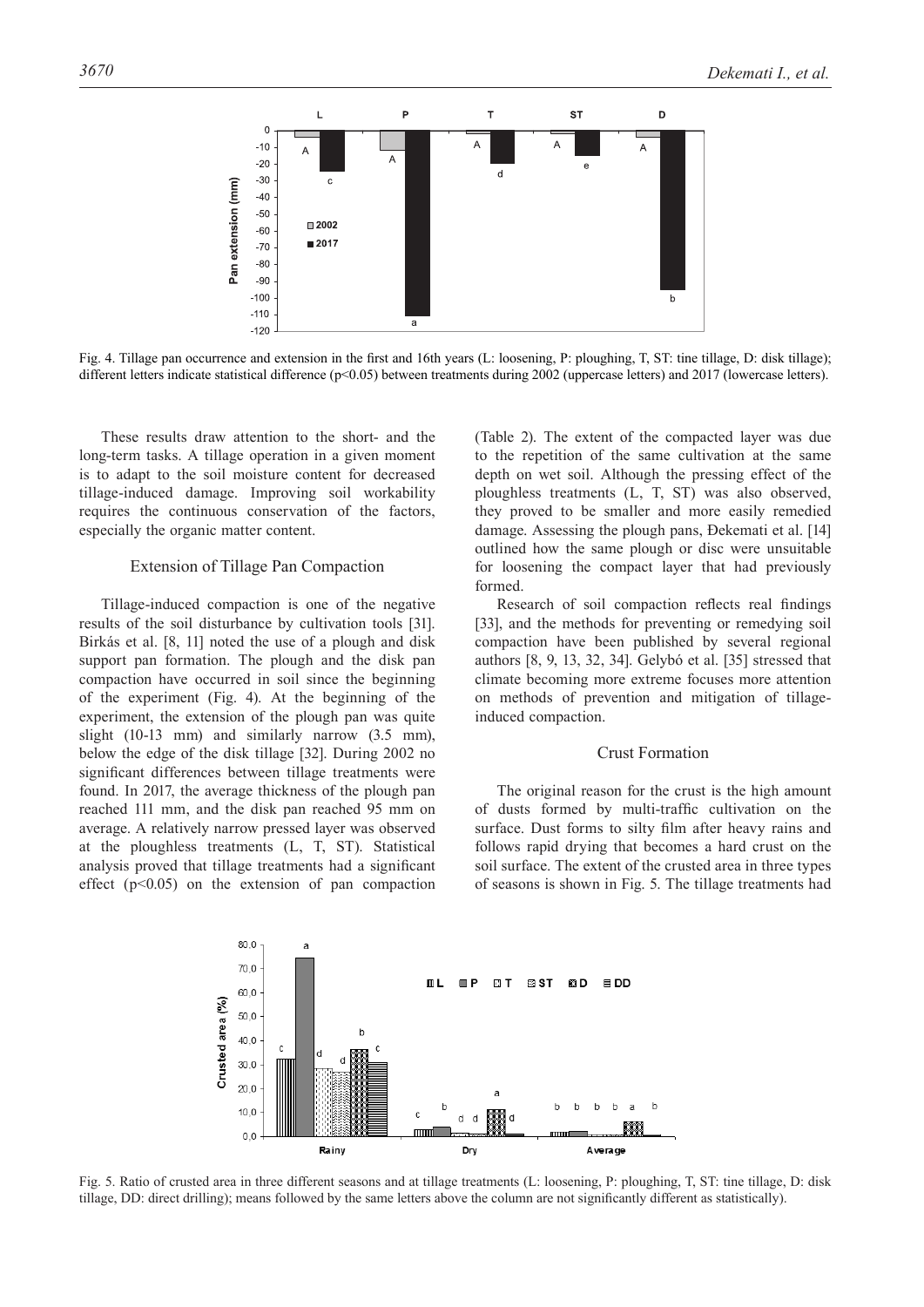a significant effect on the crusted area in three types of seasons ( $p<0.05$ , Table 2). The silt and then the crust formation became high on ploughed (P) and disk-tilled (D) treatments, mostly due to inadequate surface cover (Table 1). The least crusted area detected on the surface of the tine tilled and direct-drilled treatments. It may be noted that the crusting occurred in the rows of the widerow crops during the seasons, and in the rows of winter cereals after wintering. According to Gallardo-Carrera et al. [10], a structural crust is formed from microparticles produced by the breakdown of soil surface aggregates. They outlined that these particles are reorganised into a denser and more continuous structure by clogging pore systems in the soil. Badorreck et al. [36] emphasized that the reason for silting and crusting on the soil surface are negative processes and that both impede the movement of moisture, air and heat. In their experiment, the crusting of the surface is mainly observed in the period of sowing. However, Gallardo-Carrera et al. [10] found that residues or mulches left on the soil surface prevented the formation of the crust by dissipating the energy of the raindrops before they hit the soil surface. It has to be said that the clean surface at present climatic extremes will become the real risk factor of crop production.

### Number of Earthworms

Earthworm activity may be an indicator of the level of the soil biological state. The number of earthworms was counted to the depth of 0-200 mm. Results are presented in Fig. 6. The tillage treatments had a significant effect on the number of earthworms in three different seasons (p<0.05, Table 3). Most of the earthworms were found in a moderate rainy season (2014), and when the dry season was replaced by a moderated rainy season (2015). The crops grown in the plots had slight influence on the number of earthworms. The undisturbed soil (direct drilling, DD) and the moderately disturbed soil (ST) proved to be favourable, and the ploughed soil has proven to be an unfavourable habitat for earthworms in

the long-term period. There was no significant effect of disk-tilled (D) soil state on the number of earthworms. A greater fluctuation of the earthworm number was found at the T and L treatments due to the smaller proportion of surface cover. In such cases, the dry soil status (2011, 2012) or the intense rainy season may be a desertification habitat. Presumably, dry soil conditions (2011, 2012) or the intense rainy season (2010) may lead to the deterioration of the earthworm habitat. The literature data [12, 37] confirms the decreasing effect of ploughing on the earthworm number and activity. Birkás et al. [26] assumed that the unfavourable effect of ploughing on earthworm habitat may occur by the poor distribution of stubble residues in the disturbed layer. According to Birkás et al. [11], a tillage focusing on preserving soil moisture, structure, and organic materials, covering the surface in the critical periods and creating adequate soil loosening are fundamental pre-requisites for making the soil a favourable habitat for earthworms.

#### Soil Condition Ranking

Ranking the soil tillage treatments was made by evaluating the soil quality factors studied in the research. The total crumb ratio (0.25-10 mm in diameter) in the given eight years decreased in the order:  $T = ST>DD = L>D>P$ . However, the ratio of large crumbs (2.5-10.0 mm in diameter) increased in the order: P<D<L<T<DD<ST. Assessing the soil moisture range for workability stated the importance of the soil-preserving disturbance with regards to the extreme climate phenomena. The rank was as follows (decreasing in order): ST>DD>T>L>D>P. Avoiding pan compaction is the most important task of tillage tools that press the crumbs with moderate damage. The ranking order was in a downward tendency: ST>L>T>D>P. Rank of the tillage treatments avoiding the crust formation were as follows: ST<T<DD<L<D<P, that is surface cover had higher importance during these extreme years. Considering the earthworm



Fig. 6. Earthworm numbers (at a depth of 0-200 mm/m<sup>2</sup>) at four tillage treatments and in variable seasons (R: rainy, D: dry, RD: rainy and dry, DR: dry and rainy; L: loosening, P: ploughing; T, ST: tine tillage; D: disk tillage; DD: direct drilling).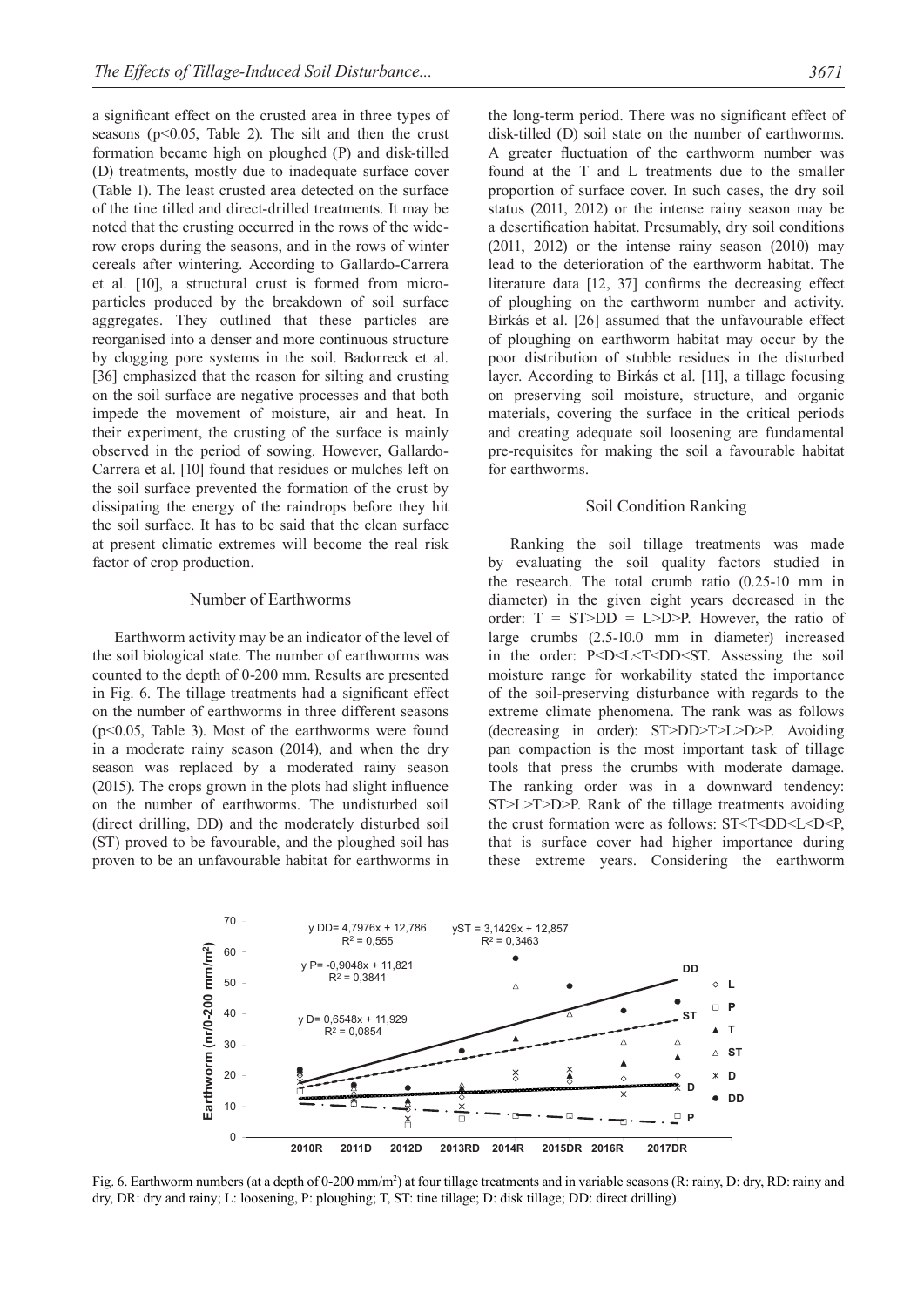activity, the order of the tillage treatments, in downward tendency, was: DD>ST>T>L>D>P. The final order with the ranks of tillage treatments and the evaluation points was the following from the best to the worst: ST (29)>DD (22)>T (20)>L (15)>D (6)>P (0).

The rank of the soil tillage treatments by six soilquality factors may help to draft the prevention and alleviation processes considering the unpredictable climate. The benefits of mulch tillage (in the given study at the T, ST, L) are discussed in detail by [4, 5, 38], and are consistent with earlier publications. The advantages and disadvantages of the DD are known from the relevant publications [e.g., 1, 39]. Kende et al. [24] outlined how the benefits of minimal soil disturbance can be expected after 6-8 years of soil transition. Research conducted by Birkás et al. [26] called attention to maintaining or creating a deeply loosened state alleviating the settling effect of the intense rainfall. Similarly, He et al. [40] reported, that subsoiling and straw cover soil management practices appear to be more sustainable than conventional methods that utilize crop residue removal. The appreciation of the disc tillage is variable, however the disadvantage of disk compaction damage was sufficiently clarified [41, 42]. Study results indicate that soil conditions under ploughed soil has been classified as an operation endangering the soil quality as noted elsewhere [43], although some of the authors found positive impacts on some crop production phases [44].

# **Conclusions**

Six factors were evaluated at six tillage treatments having different impacts on soil condition. The ratio of the total and the large crumbs reflected the importance applying soil structure preserving tillage intervention. Investigation of the soil moisture range for workability stated finding adaptable solutions both in dry and wet soil conditions. The loosening and the two types of tine tillage are found to be effective in avoiding compacted tillage pan occurrence and extension in wet soils due to less damage of tools at the edge of tillage. Residue cover at tine and direct drilling treatments proved to be positive in reducing the crust formation and providing favourable earthworm habitat. The very last rank of long-term tillage management on soil quality was as follows: tine (shallower) > direct drilling > tine (deeper) > loosening > disk tillage > ploughing. Such results are crucial for decision-making in order to select the most adaptable tillage system adapting to the mitigation of agricultural activities and climate hazards.

# **Acknowledgements**

This project was implemented with support from the Ministry of Human Resources of Hungary, project No. VKSZ-12-1-2013-0034 Agrárklima 2.

We express our great appreciation to the EFOP-3.6.3- VEKOP-16-2017-00008 project. The project is cofinanced by the European Union and the European Social Fund.

# **Conflicts of Interest**

The authors declare no conflicts of interest.

# **References**

- 1. SCHERTZ D.L. Conservation tillage: An analysis of acreage projections in the United States. J. Soil and Water Conservation, **43**, 256, **1988**.
- 2. BIRKÁS M., KISIĆ I. MESIĆ M., JUG D., KENDE Z. Climate induced soil deterioration and methods for mitigation. Agriculturae Conspectus Scientificus, **80** (1), 17, **2015**.
- 3. NIMMO J.R. Aggregation: Physical aspects. In: Hillel, D., ed., Encyclopedia of Soils in the Environment: London, Academic Press, 1, **2004**.
- 4. MORRIS N.L., MILLER P.C.H, ORSON J.H., FROUD-WILLIAMS, R.J. The adoption of non-inversion tillage systems in the United Kingdom and the agronomic impact on soil, crops and the environment – A review. Soil &Tillage Res., **108** (1-2), 1, **2010**.
- 5. KALMÁR T., BOTTLIK L., KISIĆ I., GYURICZA C., BIRKÁS M. Soil protecting effect of the surface cover in extreme summer periods. Plant, Soil and Environ., **59**, 404, **2013**.
- 6. JUG D., JUG I., BROZOVIĆ B., VUKADINOVIĆ V., STIPEŠEVIĆ B., ĐURĐEVIĆ B. The role of conservation agriculture in mitigation and adaptation to climate change. Poljoprivreda/Agriculture, **24** (1), 35, **2018.**
- 7. VÁRALLYAY G. Soil moisture regime as an important factor for soil fertility. Növénytermelés, **62** (Suppl.), 307, **2013**.
- 8. BIRKÁS M., KISIĆ I., BOTTLIK L., JOLÁNKAI M., MESIĆ M., KALMÁR T. Subsoil compaction as a climate damage indicator. Agriculturae Conspectus Scientificus, **74** (2), 1, **2009**.
- 9. BOGUNOVIĆ I., KISIĆ I., JURIŠIĆ A. Soil compaction under different tillage systems on Stagnic Luvisols. Agriculturae Conspectus Scientificus, **79** (1), 59, **2014**.
- 10. GALLARDO-CARRERA A., LÉONARD J., DUVAL Y., DÜRR C. Effects of seedbed structure and water content at sowing on the development of soil surface crusting under rainfall. Soil & Tillage Res., **95,** 207, **2007**.
- 11. BIRKÁS M., JOLÁNKAI M., GYURICZA C., PERCZE A. Tillage effects on compaction, earthworms and other soil quality indicators in Hungary. Soil & Tillage Res., **78** (2), 185, **2004**.
- 12. KLADIVKO E.J. NEELA M.A., WEESIES G. Earthworm populations and species distributions under no-till and conventional tillage in Indiana and Illinois. Soil Biology and Biochemistry, **29** (3-4), 613, **1997**.
- 13. BAŠIĆ F. Soils in Croatia. World Soils Book Series. Springer, p. 179, **2013**.
- 14. ÐEKEMATI I., RADICS Z., KENDE Z., BIRKÁS M. Soil state assessment in Croatia and in Hungary – Similarities and differences. Növénytermelés, **65** (Suppl.), 139, **2016**.